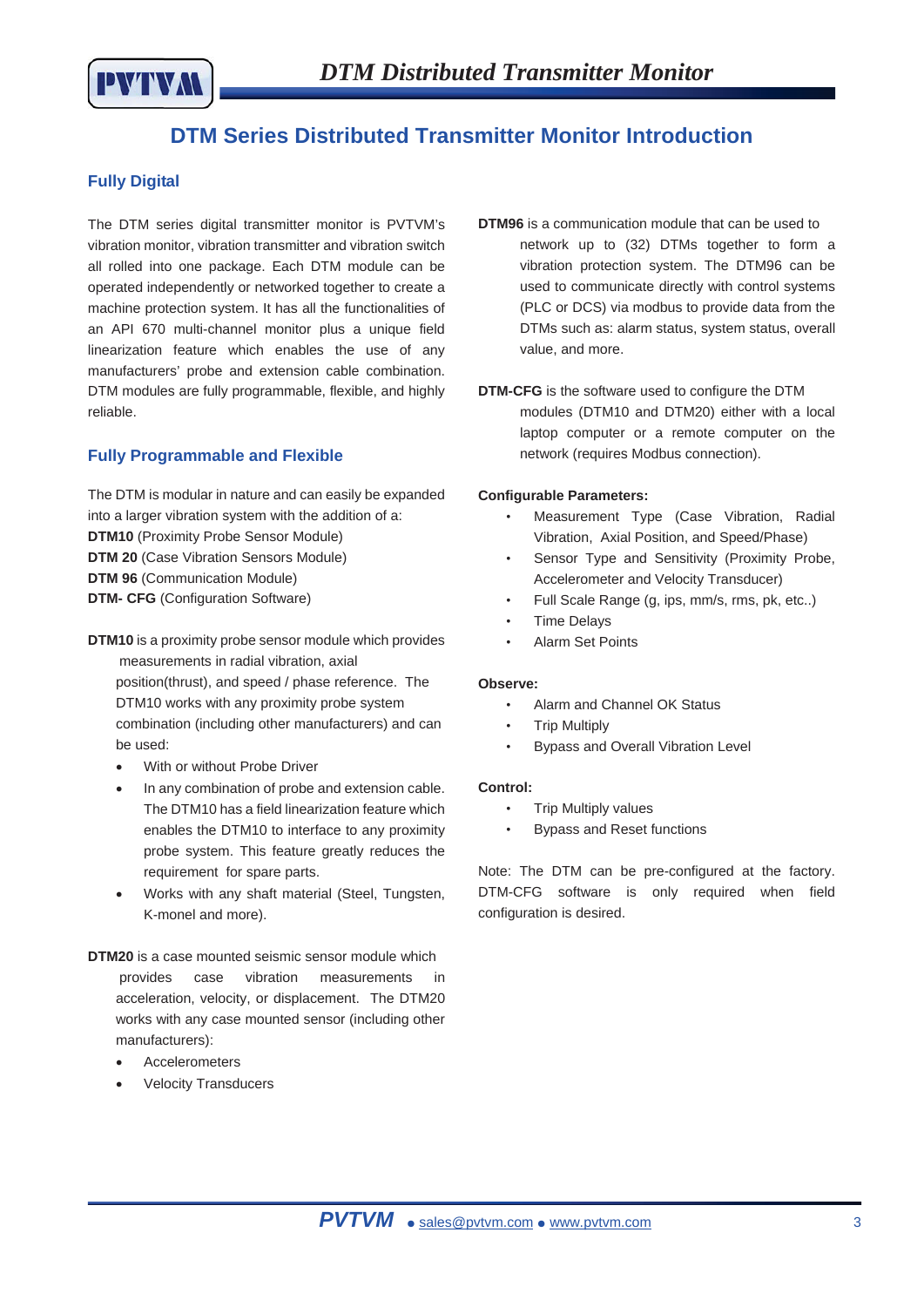

### **Highly Reliable System**

The DTM was designed to be used for critical machines as well as balance of plant applications. Built into every DTM is a system redundancy based upon a reliable microprocessor and proprietary system diagnostics which all contribute to a robust system design which will maximize system uptime.

- **Power Redundancy-** The DTM module has redundant power supply inputs to maximize the reliability of the system. A single power supply failure will not affect the operation of the system.
- **Output Redundancy-** The DTM module is equipped with redundant 4-20mA outputs, redundant relay outputs, and a Modbus communication port. The DTM relay outputs can be configured for any logic configuration required.
- **Channel Redundancy-** The DTM can be configured for triple redundancy with multiple DTMs networked together.
- **System Diagnostics-** The DTM performs internal diagnostic tests to search for errors: sensor status, supply voltage, system power up, fieldbus status and more. If there is an error, the system OK status LED on the DTM will go off, and an error will be registered for the channel and sent via Modbus.

### **Reliable Microprocessor-** critical data and system

configuration is stored in a solid-state memory chip. The memory chips are designed not to lose data during an interruption of power. Once power is restored, the critical data and system configuration are recovered from the memory chips.

### **Additional Features**

- **Power-Up Inhibit** This feature decreases false alarms due to higher vibration levels during machine start-up.
- **Condition Monitoring-** Each DTM module has a buffered output for easy connection to a condition monitoring system or other vibration analysis hardware.

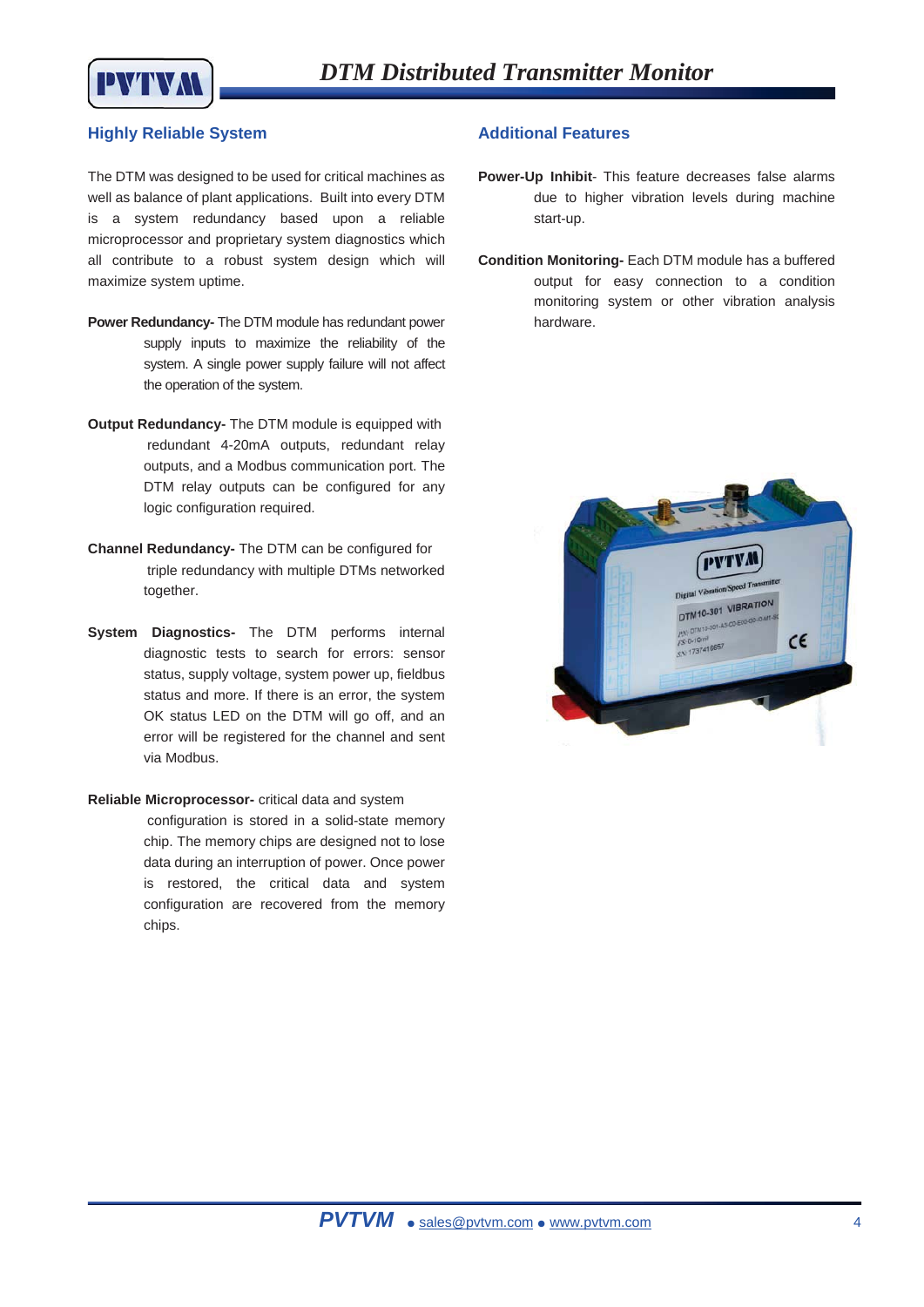### **Selection Guide of DTM Modules**

| <b>Model Number</b>                   | <b>DTM10</b>              | <b>DTM20</b>     | DTM96         | <b>DTM-CFG</b>  |
|---------------------------------------|---------------------------|------------------|---------------|-----------------|
|                                       | <b>Radial Shaft</b>       | Case             | Accessory:    | Accessory:      |
|                                       | Vibration,                | <b>Vibration</b> | Communication | Configuration   |
|                                       | <b>Thrust &amp; Speed</b> |                  | <b>Module</b> | <b>Software</b> |
| Available as Pre- Configured or Field |                           |                  |               |                 |
| Programmable *1                       |                           |                  |               |                 |
| <b>Vibration Measurements</b>         |                           |                  |               |                 |
| <b>Radial Vibration</b>               | $\bullet$                 |                  |               |                 |
| <b>Axial Position</b>                 | $\bullet$                 |                  |               |                 |
| Speed/ Phase Reference                | $\bullet$                 |                  |               |                 |
| <b>Case Vibration</b>                 |                           | $\bullet$        |               |                 |
| <b>Sensor Interfaces</b>              |                           |                  |               |                 |
| Accelerometer                         |                           | $\bullet$        |               |                 |
| <b>Velocity Transducer</b>            |                           | $\bullet$        |               |                 |
| <b>Proximity Probe</b>                | $\bullet$                 |                  |               |                 |
| Works With or Without Probe Driver    | $\bullet$                 |                  |               |                 |
| <b>Outputs/ Communications</b>        |                           |                  |               |                 |
| Redundant 4-20mA Output               | $\bullet$                 | $\bullet$        |               |                 |
| <b>Relay Output</b>                   | $\bullet$                 | $\bullet$        |               |                 |
| <b>Redundant Power Supply Input</b>   | $\bullet$                 | $\bullet$        |               |                 |
| Modbus Output                         | $\bullet$                 | $\bullet$        | · (isolation) |                 |
| <b>Buffered Output</b>                |                           | $\bullet$        |               |                 |
| <b>Features</b>                       |                           |                  |               |                 |
| <b>Push Button Setup</b>              |                           |                  |               |                 |
| (Limited Settings)                    |                           |                  |               |                 |
| Power-Up Inhibit                      |                           |                  |               |                 |
| <b>System OK Checking</b>             | $\bullet$                 | $\bullet$        |               |                 |
| Hazardous Rating (CSA, ATEX,          |                           |                  |               |                 |
| **TR CU)                              |                           |                  |               |                 |
| II 3 G Ex nA II T4                    |                           |                  |               |                 |
| Class I, Div.2; Grps A, B, C & D, T4  |                           |                  |               |                 |
| 2Ex nA II T4 X                        | ٠                         |                  |               |                 |
| Network DTMs via Modbus *2            |                           | $\bullet$        |               |                 |
| Warranty- 5 years                     |                           |                  |               |                 |

#### **Notes:**

• = Complete Offering, S= Single 4-20mA Output or power supply input

\*1 = Field programming requires DTM-CFG-K Configuration Software kit. Without the software, the DTMs can only be configured for alarm set points and ZERO adjustment.

\*2 =To network up to 32 DTMs via Modbus, requires (1) DTM96 Communication Module \*\* TR CU certificate is pending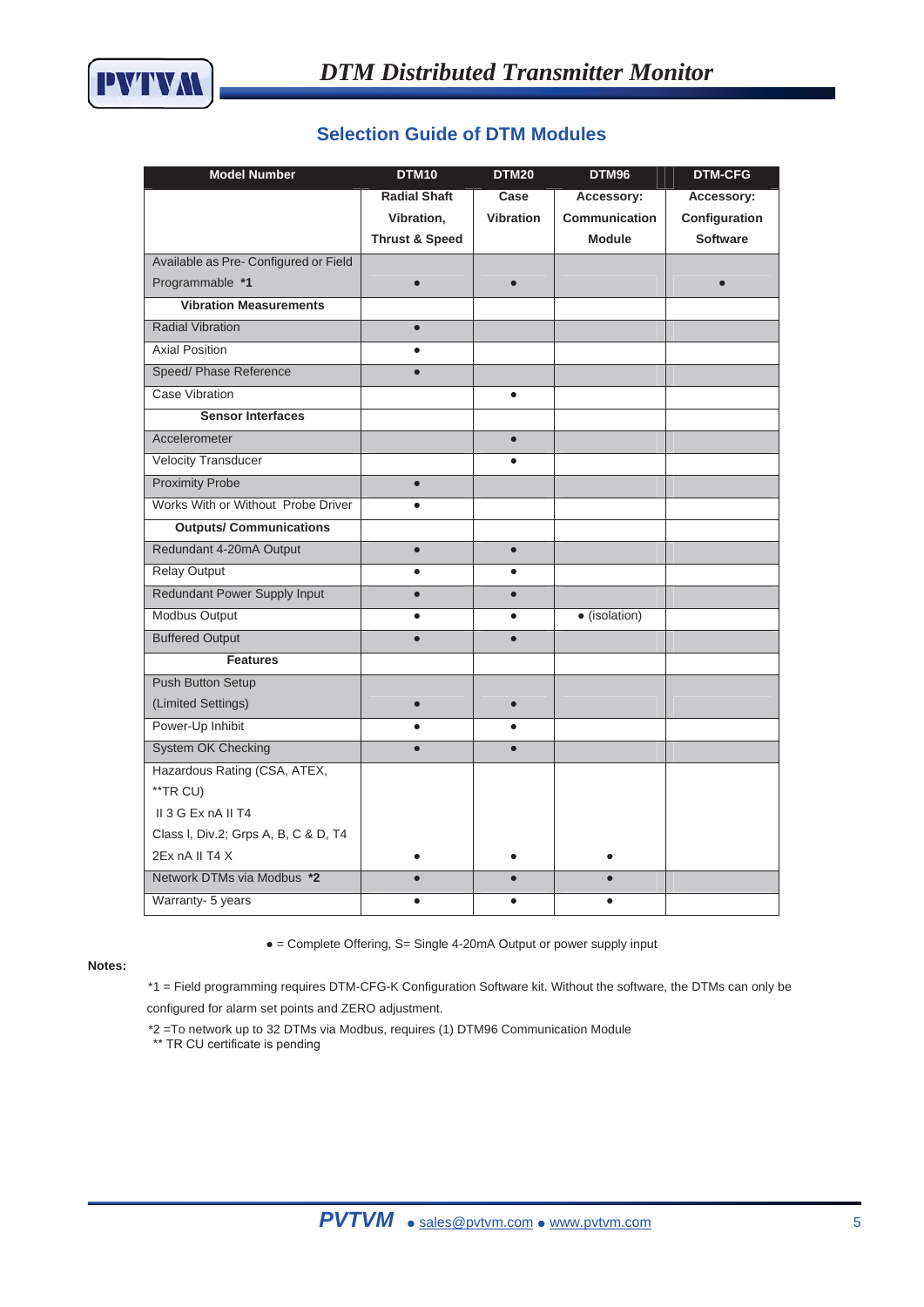

## **DTM20 Seismic Vibration Distributed Transmitter-Monitor**

### **(Acceleration, Velocity, Displacement)**

The DTM20 distributed Seismic vibration transmitter-monitor provides a simple and cost-effective solution for monitoring "balance-of-plant" equipment. The DTM's smart design is extremely reliable with redundancy in power supply inputs, 4-20mA outputs and relay outputs, as well as, a Modbus communication port. The DTM20 monitor can interface with almost any vibration sensor (accelerometer or velocity transducer). The DTM is fully digital and may be configured in the field or come pre-configured from the factory.



### **DTM20 Features**

#### *Designed with reliability*

Redundant power supplies Redundant 4-20mA outputs

- Dual dry-contact relay outputs
- Trip multiply and Bypass

### *Galvanic isolation for solid signal processing*

Power input isolation Sensor signal conditioning isolation Transmission 4-20mA output isolation Relay output isolation

### *Band-pass filter to further isolate unwanted*

### *noise*

Programmable sharp 8th-pole low-pass filter further eliminate high frequency band noise, thus obtains reliable vibration signal.

### *Fully field programmable by CFG software*

DTM20-CFG can easily change any configuration of the monitor.

Calibration of the system is available with CFG software

### *Condition Monitoring by digital link*

Static (trend, overall, alarms, GAP, system OK) Dynamic (waveform, spectrum, phase reference, waterfall)

Data will be directly transferred into server with no needs of additional interface hardware

#### *MODBUS digital communication*

Build-in Modbus RTU digital communication More information from Modbus line

#### *Work with variety of vibration sensors*

Accelerometer Velocity sensor Low frequency sensor Electro-magnetic velocity sensor

#### *Backward compatible with TM101*

Field adjustment with on-monitor push button (without software) ZERO calibration Alert set point Danger set point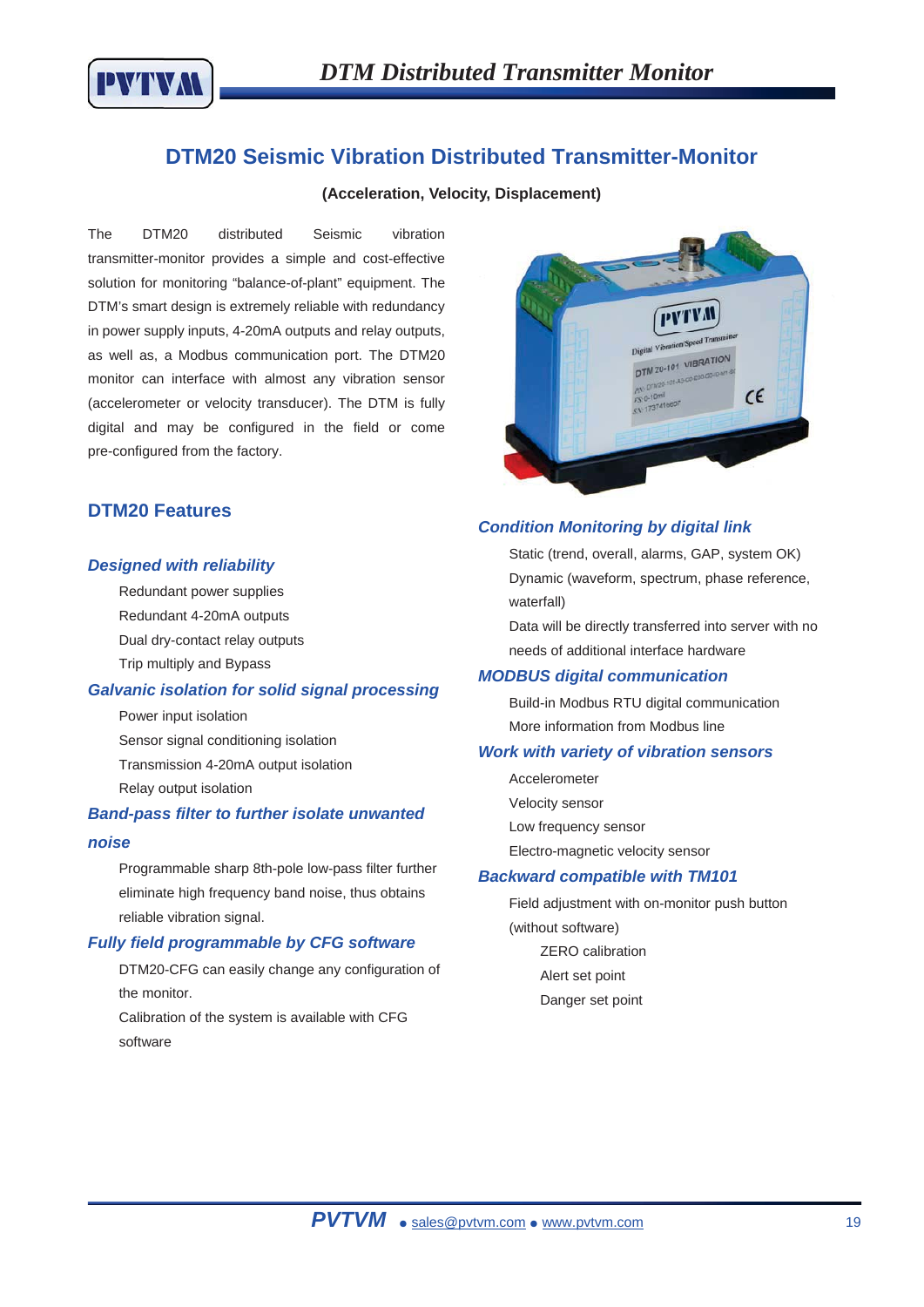

# **Specifications**

### **Electrical**

#### **Power:**

Redundant. Accept dual power input 20-30VDC @150mA Isolation: 1000VDC power to signal conditioner circuit

### **Frequency Response (-3dB):**

**Nominal Frequency**:

### $2 - 3000$ Hz

### **Low Frequency:**

 $0.5 - 100$ Hz

### **High Frequency:**

10Hz~20KHz (peak)

### **Filters:**

Low-pass filter (field programmable):

- 8-pole (160 dB per decade, 48 dB per octave) 100Hz to 10kHz, field programmed by CFG
- High-pass filter (factory setting):

2-pole (40 dB per decade, 12 dB per octave) 4 options (0.5Hz,2Hz,10Hz,100Hz) or custom

### **Piezo Sensor Interface:**

### **Sensitivity:**

- 100mV/g
- 100mV/in/sec
- 4mV/um

or any sensitivity specified

### **Current Source**

Nominal 4mA@24VDC

### **Seismic Velocity Sensor Interface:**

### **Sensitivity:**

User specified for any vibration sensor Software programmable

### **Accuracy:**

Typical +/-1% FS

Maximum +/-2% FS

### **Buffered Output:**

Original vibration, un-filtered  $Impedance: 150 $\Omega$$ Maximum cable distance: 300m (1000ft) Sensitivity: Sensitivity: Sensitivity: Sensor Local BNC connector On line CM terminals

#### **Overall Vibration output:**

Up to two 4-20mA output 4-20mA(1): Source. Output to controller. Sharing signal ground Maximum load resistance  $500\Omega$ 4-20mA(2): Loop. Loop powered by controller. Galvanic isolation, 1000VDC Power supply range: 16-30VDC Maximum load resistance: 50\*(Vs-16) Where Vs is the loop power supply

### **Alarm Set point:**

- $5 100\%$  FS
- Accuracy:

±0.1%.

Delay: 1~60s, according to 1 second increase, default is 3s.

### **Relays:**

| Seal:       | Epoxy.                     |
|-------------|----------------------------|
| Capacity:   | 0.2A/240VAC,               |
|             | 0.4A/110VAC                |
|             | 2.0A/24VDC, resistive load |
| Relay type: | <b>SPTD</b>                |
| Isolation:  | 1000VDC                    |

### **Push Buttons:**

- SET: System on-site calibration and alarm setting
- + : Adjustment increment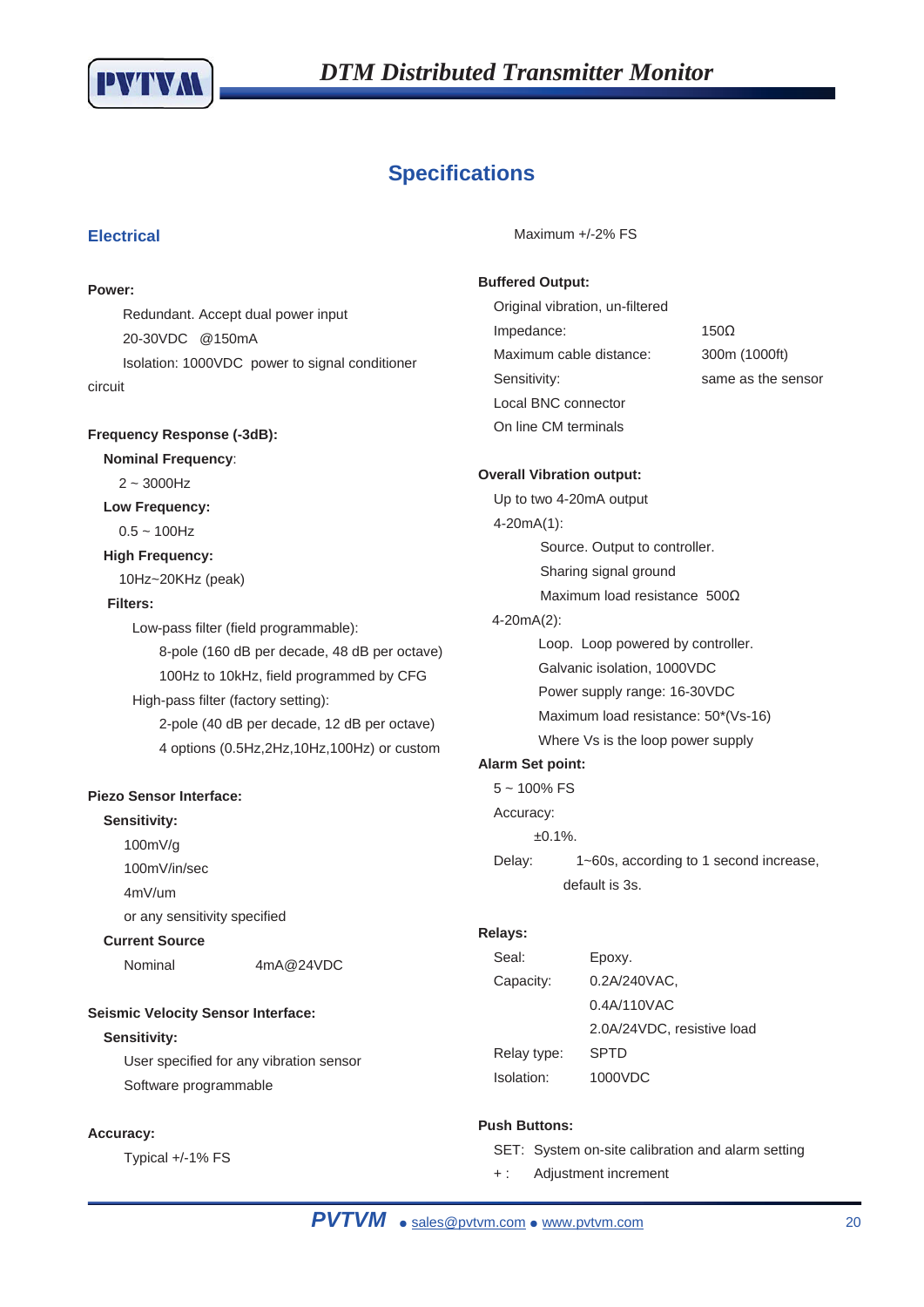

-: Adjustment decrement

#### **LED Machine Condition Indicator:**

OK: System OK indication ALT: Vibration over Alert level DNG: Vibration over Danger level BYP: System in BYPASS TRX: Digital transmission active

### **RESET/BYPASS:**

Front panel push-button Remote RESET/BYPASS terminals

#### **Trip-Multiply**

Double or Triple Multiply set by DTM-CFG. This feature is not available with (M2,M4 and M6 option)

### **Modbus RTU**

RS485 Modbus RTU (Non-isolated. Use DTM96 for isolation)

### **Software programming (DTM-CFG):**

Measurement Units A, V, D Alert and danger set-point, time delay ZERO and Full-Scale calibration Low-pass filter corner frequency setup Alarm latching/ non-latching, energized/ de-energized Relay programmable with alert, danger or system OK Sensor selection, sensitivity setup System calibration Digital communication setup Trip-multiply setup Real-time bar-graph and alarms

Real-time vibration data, 2000 sets per data acquisition. Alarms:

Up to 100 alarms can be stored in DTM20.

### Trend:

Up to 1000 trend data can be stored in DTM20. Spectrum:

Up to 800 lines of resolution.

### **Physical**

| Dimension: |  |
|------------|--|
| Height:    |  |

Weight:

| 75mm (2.95")           |
|------------------------|
| see figure below       |
| $0.9$ lb $(0.4$ kg $)$ |

### **Environmental**

| Temperature: |                                      |
|--------------|--------------------------------------|
| Operation:   | $-40^{\circ}$ $\sim$ $+85^{\circ}$ . |
| Storage:     | $-50^{\circ}$ C ~ $+100^{\circ}$ C.  |
| Humidity:    | 90% non-condensing.                  |
| Case:        | Aluminum cast (copper free)          |

### **Certification**

| CE certified with EMI compliance |                                     |
|----------------------------------|-------------------------------------|
| CSA:                             | Class I, Div. 2, Grps A, B, C&D, T4 |
| ATEX:                            | $II$ 3 G Ex nA II T4                |
| $**$ TR CU:                      | 2Fx nA II T4 X                      |
|                                  | No TC RU C- US. F505. B. 00476      |
|                                  | NANIO CCVE                          |

#### **Digital Condition Monitoring**

3 layers of password protection

Terminals RS485 for both Modbus RTU and condition monitoring Software PCM360-LT Work with PCM360-LT plant condition management software Dynamic waveform: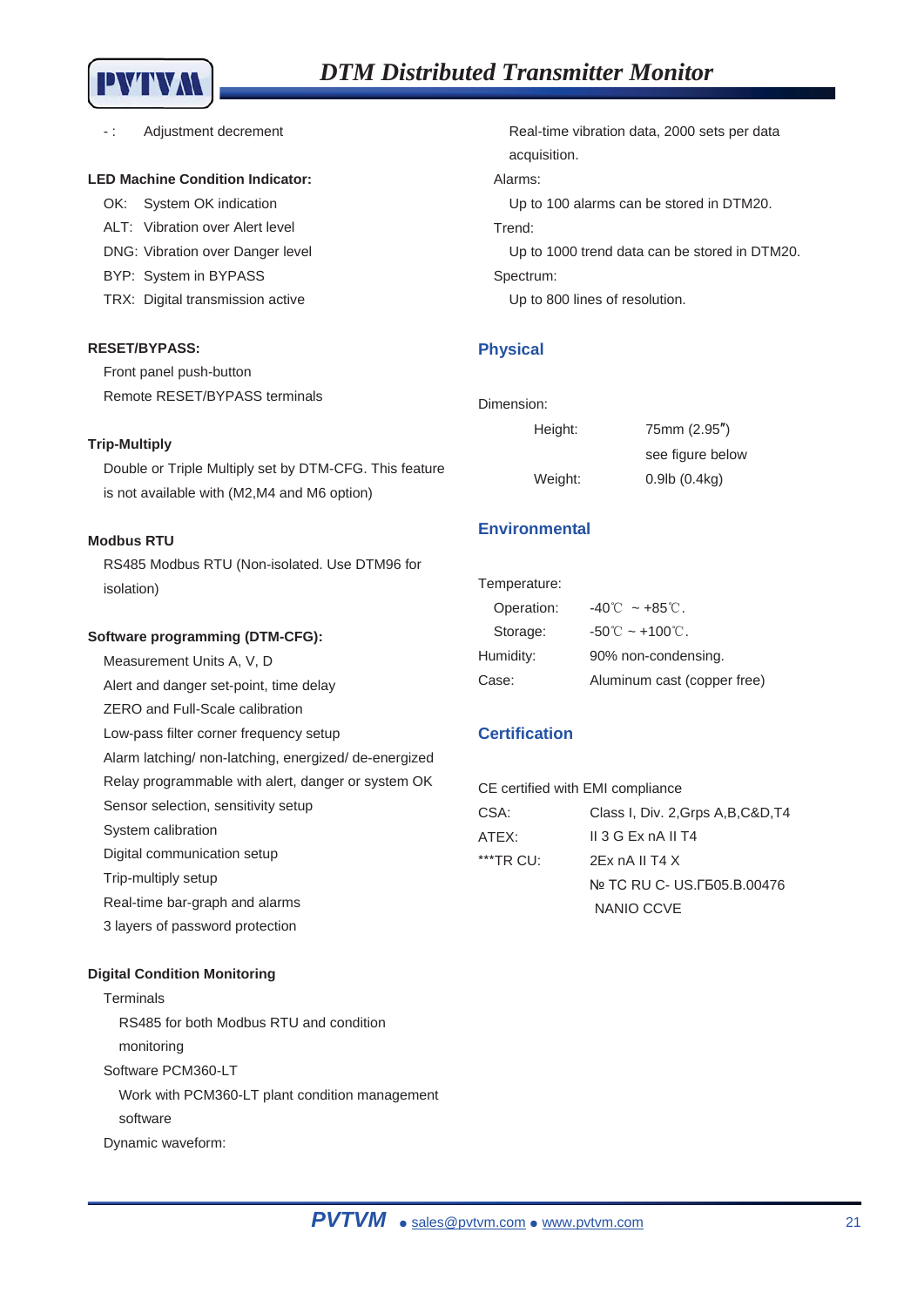







Plate Mounting

### **Hazardous area**

Marking:

ATEX Standards:

EN 60079-0

EN 60079-15

Special condition in hazardous area:

- $-$  The ambient temperature range is: -40°C $\leq$ Ta $\leq$ 70°C
- $-$  DTMs must be placed inside an enclosure that is in accordance with EN 60079-15:2005.
- $-$  Provisions must be made externally to prevent the rated voltage from being exceeded by transient disturbances of more than 40 %.

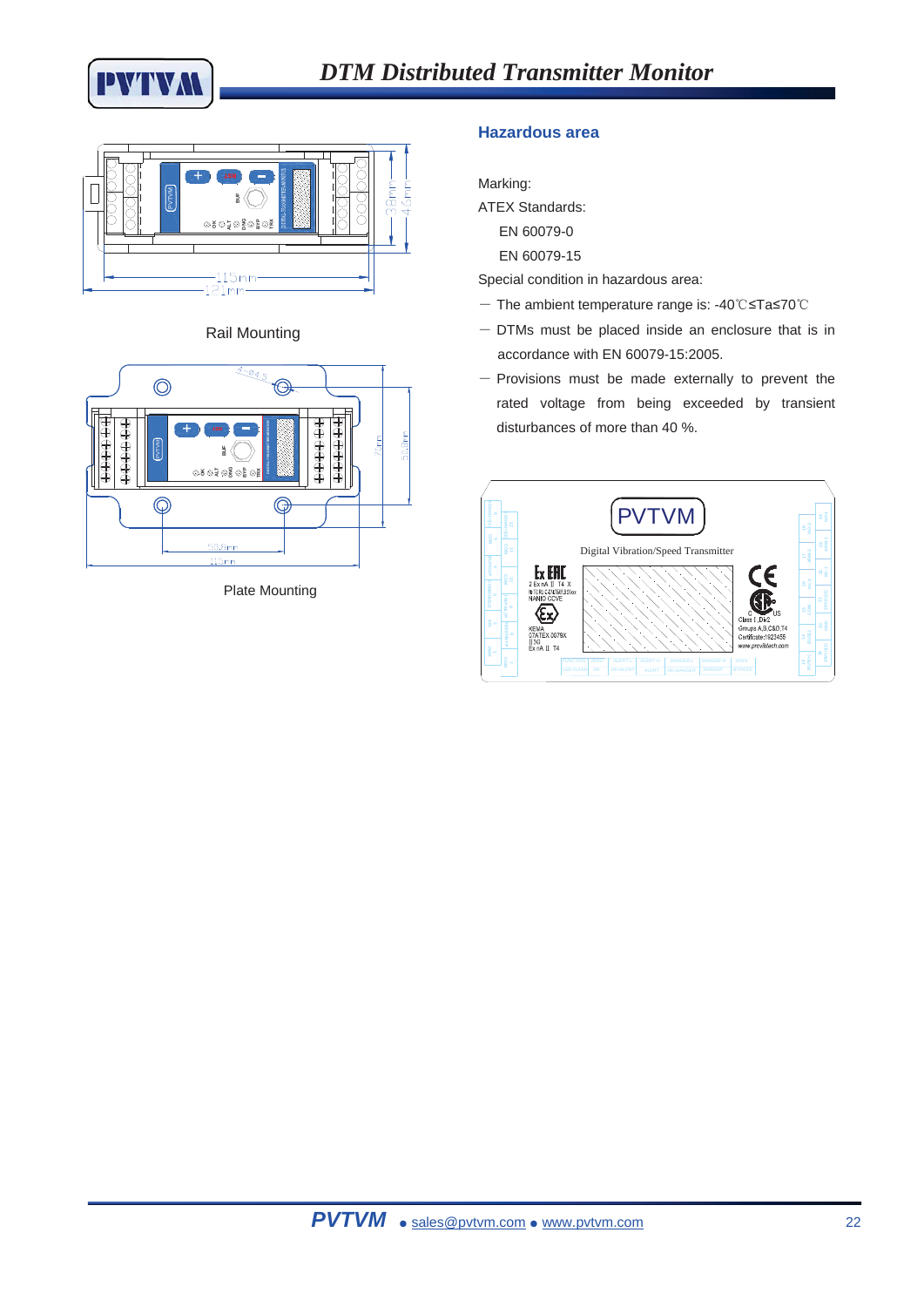

### **Ordering Information**

### *DTM20-101-AXX-CX-GX-HX-IX-JX-MX-SX*

### **Factory pre-configured seismic monitor**

### **AXX: Full Scale.**

| A00:     | 0 - 200um pk-pk     |
|----------|---------------------|
| A01:     | 0 - 500um pk-pk     |
| A02:     | 0 - 100um pk-pk     |
| A03:     | 0 - 250um pk-pk     |
| A05:     | 0 - 125um pk-pk     |
| $A06$ *: | $0 - 50$ mm/s pk    |
| A07:     | 0 - 100mm/s pk      |
| A08:     | 0 - 20mm/s pk       |
| A11:     | 0 - 25mm/s pk       |
| A12:     | $0 - 5.0g$ pk       |
| A13:     | 0 - 10g pk          |
| A14:     | 0 - 8mil pk-pk      |
| A15:     | $0 - 20$ mil pk-pk  |
| A16:     | $0 - 4$ mil pk-pk   |
| A17:     | $0 - 10$ mil pk-pk  |
| A18:     | 0 - 5mil pk-pk      |
| A19:     | $0 - 2.0$ ips pk    |
| A20:     | $0 - 4.0$ ips pk    |
| A21:     | $0 - 0.8$ ips pk    |
| A22:     | $0 - 1.0$ ips pk    |
| A26:     | $0 - 50$ mm/s $rms$ |
| A27:     | 0 - 100mm/s rms     |
| A28:     | $0 - 20$ mm/s $rms$ |
| A31:     | $0 - 25$ mm/s $rms$ |
| A32:     | $0 - 2.0$ ips rms   |
| A33:     | $0 - 4.0$ ips rms   |
| A34:     | 0 - 0.8 ips rms     |
| A35:     | 0 - 1.0 ips rms     |
| A36:     | 0 - 20g pk          |
| A37:     | 0 - 50g pk          |

- **CX: Alarms.** 
	- C0\*: Dual alarms with epoxy sealed relays.
- C1: No Alarm.
- **GX: Mounting.** 
	- G0\*: DIN rail mounting.
	- G1: Plate mounting.

### **HX: Sensor (not include).**

H0\*: TM0782A or any ICP accelerometer with 100mV/g (A00~A05 not available)

H1: TM0793V or any ICP velocity sensor with 4mV/mm/s (A12, 13, 36, 37 not applicable)

H2: TM079VD (A12, 13, 36, 37 not available)

- HXXX: Seismic velocity sensor, Sensitivity = XXX
	- mV/in/sec (A12, 13, 36, 37 not available)

### **IX: Frequency Response**

- I0\*: Normal Frequency (2~3000Hz, H2 not available)
- I1: Low Frequency (0.5~100Hz)
- I2: High frequency (10Hz ~ 20KHz, A12, 13, 36, 37 only with accelerometer) IXXX-YYYY\*\*:
	- XXX: Hi-pass filter;

YYYY: low pass filter

#### **MX: Condition Monitoring,**

#### **4-20mA with Galvanic Isolation\*\*\***

- M1\*: 4-20mA without isolation. No CM
- M2: 4-20mA without isolation . With CM
- M3: 4-20mA with isolation. No CM
- M4: 4-20mA with isolation. With CM
- M5: Dual 4-20mA, No CM
- M6: Dual 4-20mA, with CM

### **SX: Approvals**

- S0\*: CE
- S1: CE

CSA: Class I, Div. 2,Grps A,B,C&D,T4

ATEX: II 3 G Ex nA II T4

- $***$ TR CU: 2Ex nA II T4 X
	- Nº TC RU C- US. F505.B.00476

#### NANIO CCVE

\* Denotes factory default.

- \*\* Low pass has to be 5X more than hi pass filter.
- \*\* Galvanic isolation requires loop powered configuration.
- \*\*\* TR CU certificate is pending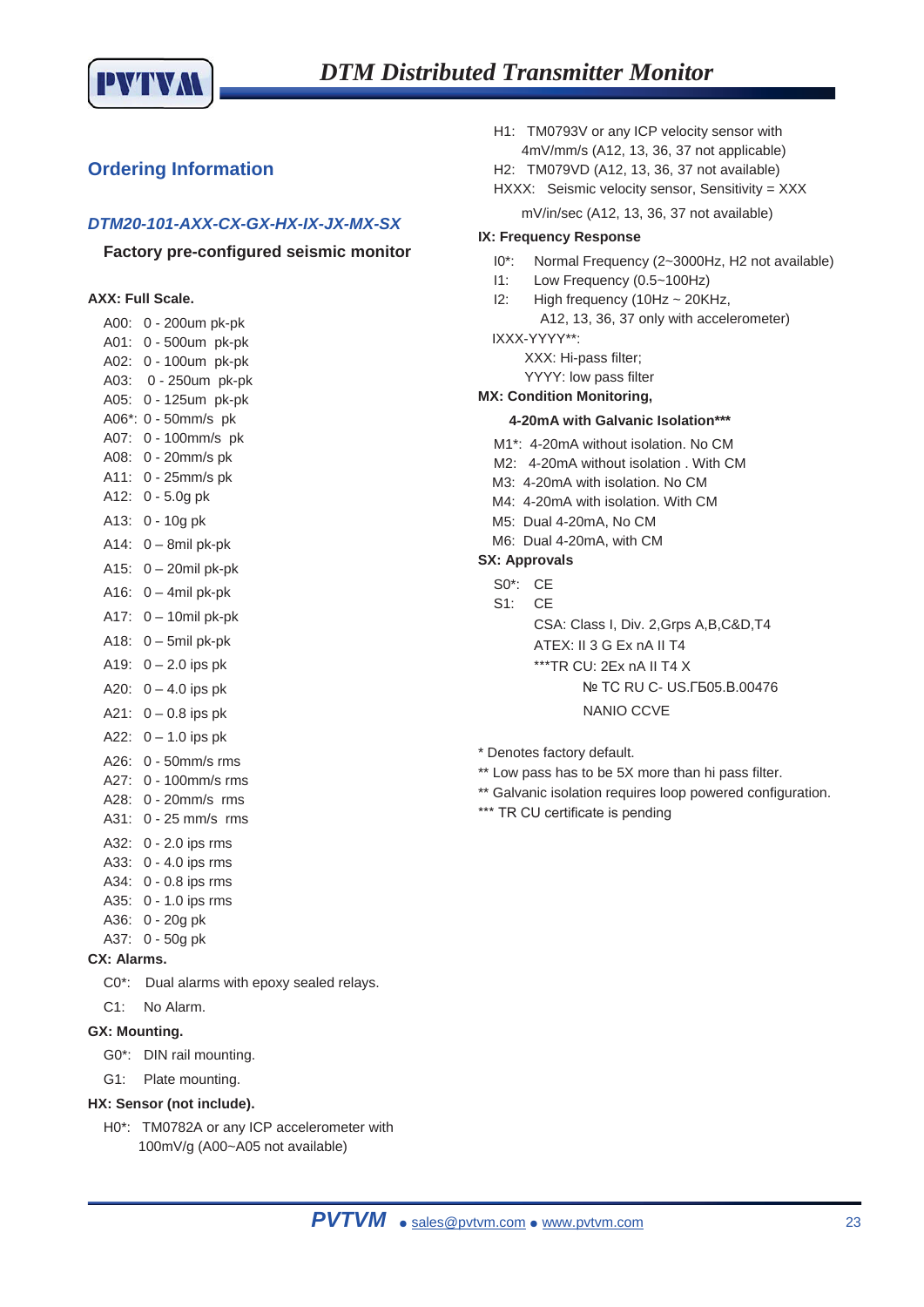

### *DTM20-AX-BX-IX-MX-SX*

### **Field programmable seismic monitor**

#### **AX: Sensor and Alarm**

- A0: ICP sensor, Dual alarms
- A1: ICP sensor, No alarm
- A2: Seismic velocity, Dual alarms
- A3: Seismic velocity, No alarm
- A4: Looseness monitoring, Dual alarms

#### **BX: Mounting.**

- B0: DIN rail mounting.
- B1: Plate mounting.

#### **IX: Frequency Response**

- I0\*: Normal Frequency (2~3000Hz, H2 not available)
- I1: Low Frequency (0.5~100Hz)
- I2: High frequency (10Hz~20KHz,
- A12, 13, 36, 37 only with accelerometer) IXXX-YYYY\*\*:
	- XXX: Hi-pass filter;
		- YYYY: low pass filter

### **MX: Condition Monitoring,**

#### **4-20mA with Galvanic Isolation\*\*\***

- M1\*: 4-20mA without isolation. No CM
- M2: 4-20mA without isolation . With CM
- M3: 4-20mA with isolation. No CM
- M4: 4-20mA with isolation. With CM
- M5: Dual 4-20mA, No CM
- M6: Dual 4-20mA, with CM

### **SX: Approvals.**

- S0\*: CE
- S1: CE

CSA: Class I, Div. 2,Grps A,B,C&D,T4 ATEX: II 3 G Ex nA II T4 \*\*\*TR CU: 2Ex nA II T4X Nº TC RU C- US. F505. B.00476 NANIO CCVE

\*\* Low pass has to be 4X more than hi pass filter.

\*\* Galvanic isolation requires loop powered configuration.

\*\*\* TR CU certificate is pending

### **Optional Accessories**

### *DTM-CFG-K*

The DTM configuration and calibration software kit includes:

- $\checkmark$  DTM-CFG configuration and calibration software CD
- RS485-USB converter with cable

### *PCM-TCP*

Modbus RTU-TCP Converter

### *TM900A*

.

Din Rail Mounted Power Supply. Converts 100-240VAC into 24VDC and is capable of powering up to five DTM modules.

### *Seismic Sensor Systems*

- 9 **TM0782A-K-M:** Accelerometer kit
- 9 **TM0783A-K-M:** Accelerometer with cable
- **TM0793V-K-M: Velocity sensor kit**
- 9 **TM079VD-V/H-K:** Low frequency sensor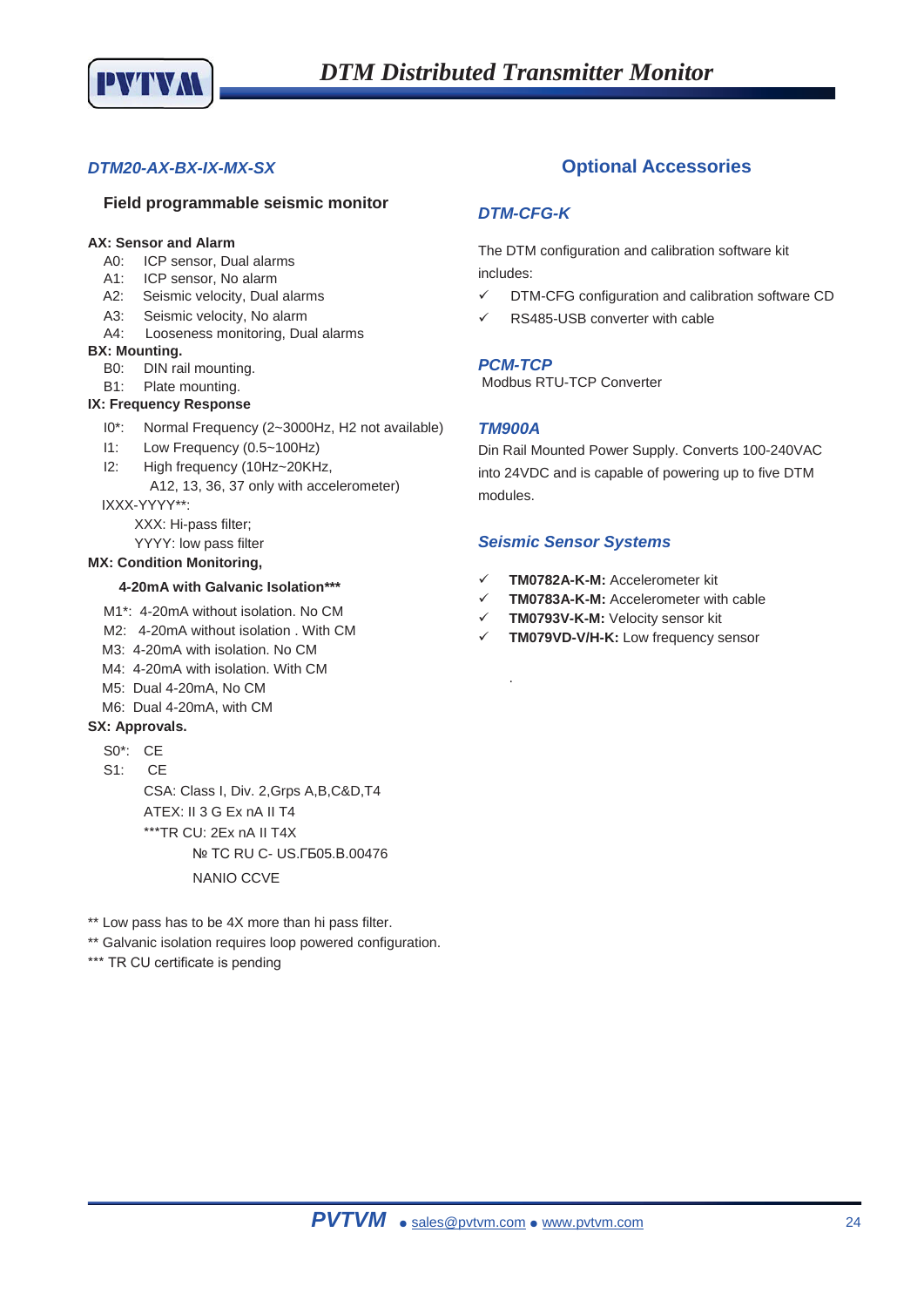

### **DTM20 System Installation**



### **Note:**

- $\checkmark$  Power supply 2 and 4-20mA(2) are optional connections used for redundancy.
- $\checkmark$  Alert and Danger relays are shown connected as normally open. Connect ARM and NC for normally closed.
- 9 Connecting COM and RST/BYP with an external continuous or momentary closed switch will initiate a remote reset. Temporarily closing the switch will result in a system reset, continuous close will result in a system bypass.
- $\checkmark$  If DTM20 has the digital condition monitoring function, the Trip/Multi and COM pins are used for phase reference input. Thus, the DTM20 won't provide the Trip Multiply and the Trip Multiply property should be set to "None" in the DTM-CFG software.
- $\checkmark$  When using the signal condition monitoring function the DTM20 works with DTM10-501/502 to provide a phase reference output. In this case connect Trip/Multi of DTM20 with Trip/Multi of DTM10-501/502 and connect COM of DTM20 with COM of DTM10-501/502.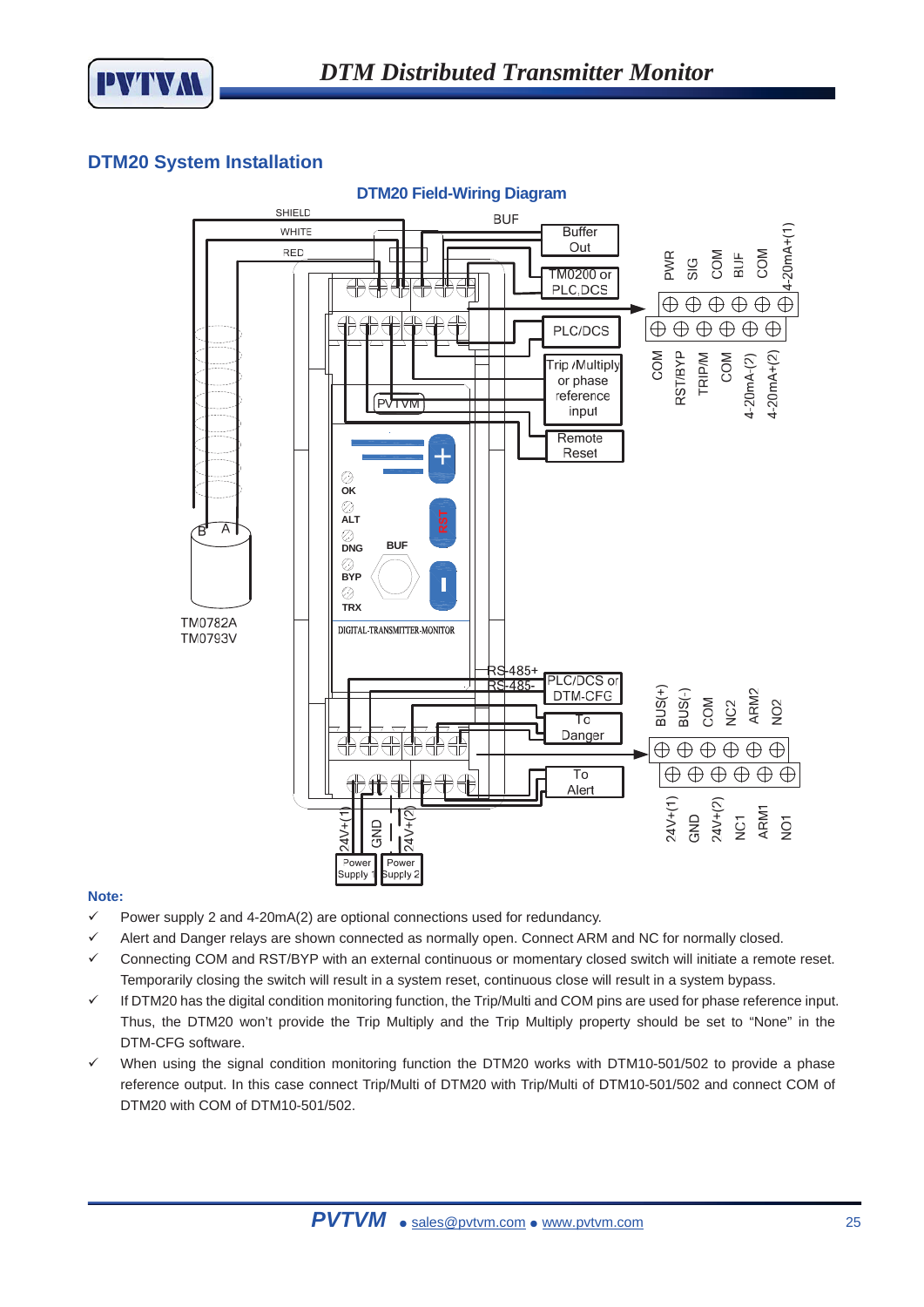



### **DTM20 Field-Wiring Diagram (Interfacing with 5485C)**

### **Note:**

- $\checkmark$  Power supply 2 and 4-20mA(2) are optional connections used for redundancy.
- $\checkmark$  Alert and Danger relays are shown connected as normally open. Connect ARM and NC for normally closed.
- 9 Connecting COM and RST/BYP with an external continuous or momentary closed switch will initiate a remote reset. Temporarily closing the switch will result in a system reset, continuous close will result in a system bypass.
- $\checkmark$  If DTM20 has the digital condition monitoring function, the Trip/Multi and COM pins are used for phase reference input. Thus, the DTM20 won't provide the Trip Multiply and the Trip Multiply property should be set to "None" in the DTM-CFG software.
- $\checkmark$  When using the signal condition monitoring function the DTM20 works with DTM10-501/502 to provide a phase reference output. In this case connect Trip/Multi of DTM20 with Trip/Multi of DTM10-501/502 and connect COM of DTM20 with COM of DTM10-501/502.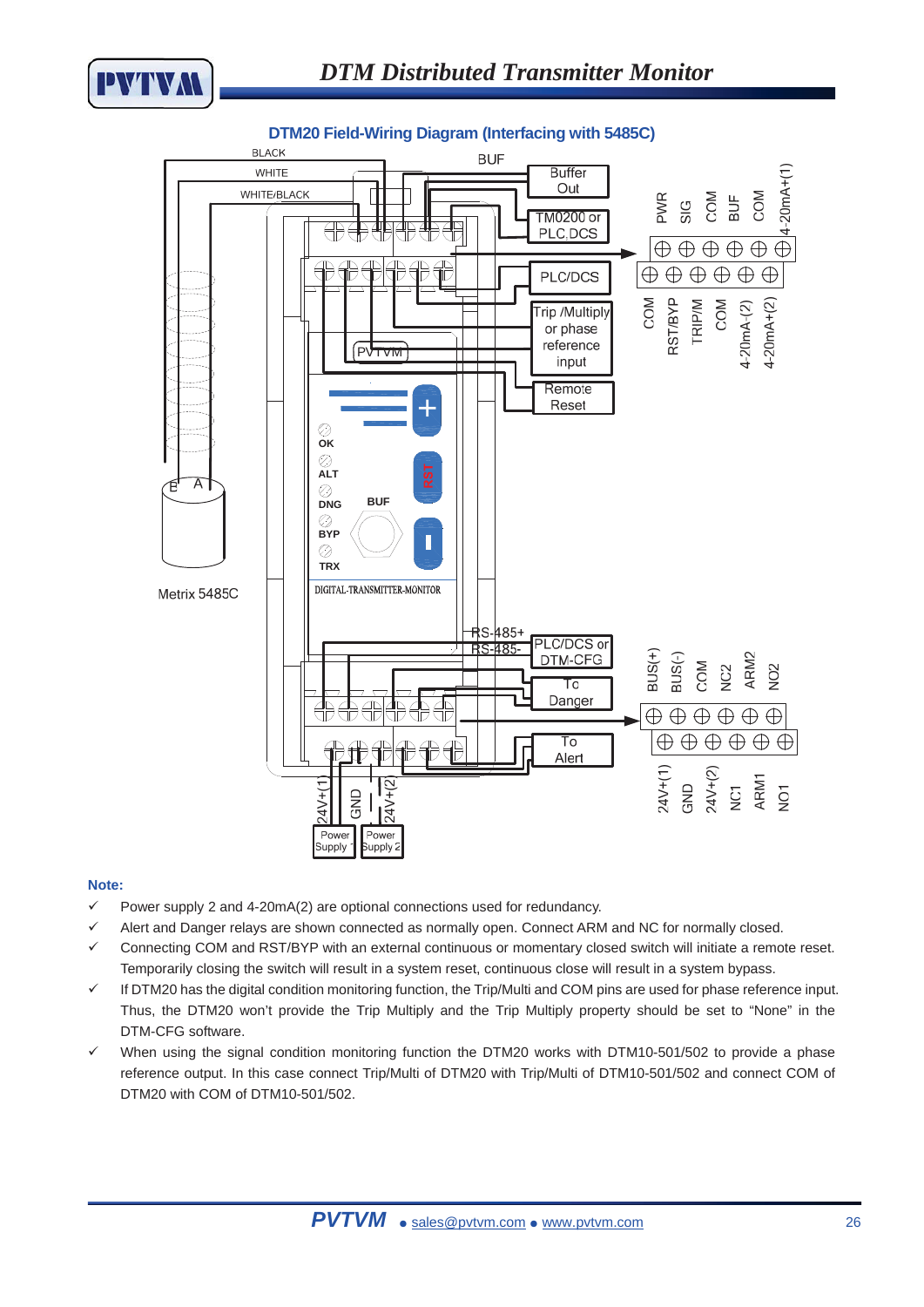

**DTM20 Hazardous Area Field-Wiring Diagram** 



### **Note:**

- $\checkmark$  Power supply 2 and 4-20mA(2) are optional connections used for redundancy.
- Alert and Danger relays are shown connected as normally open. Connect ARM and NC for normally closed.
- 9 Connecting COM and RST/BYP with an external continuous or momentary closed switch will initiate a remote reset. Temporarily closing the switch will result in a system reset, continuous close will result in a system bypass.
- $\checkmark$  If DTM20 has the digital condition monitoring function, the Trip/Multi and COM pins are used for phase reference input. Thus, the DTM20 won't provide the Trip Multiply and the Trip Multiply property should be set to "None" in the DTM-CFG software.
- $\checkmark$  When using the signal condition monitoring function the DTM20 works with DTM10-501/502 to provide a phase reference output. In this case connect Trip/Multi of DTM20 with Trip/Multi of DTM10-501/502 and connect COM of DTM20 with COM of DTM10-501/502.
- $\checkmark$  Other barriers available: TM0402: (STAHL 9001/51-280-091-141) TM0407: (STAHL 9160/13-11-11)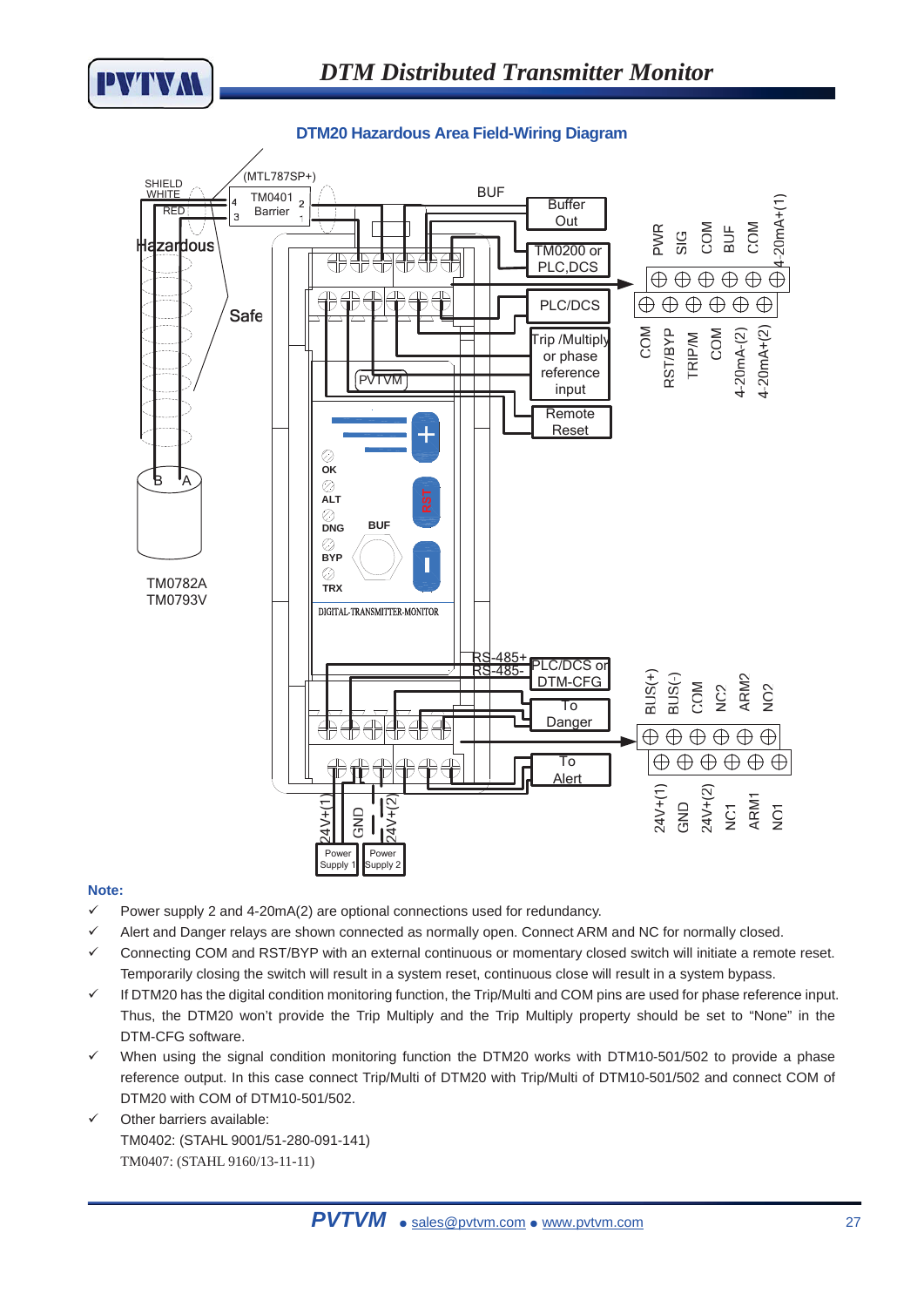

# **DTM-CFG Configuration and Calibration Software**

DTM-CFG is the configuration and calibration software used to configure all DTM modules. DTM-CFG works with Windows XP or Windows 2000 operating system.

DTM-CFG can be connected to the DTM modules with the interface of a RS485-USB cable kit.

DTM-CFG combined with the DTM96 allows the user to remotely interface with 32 DTMs networked together in the field.

### **DTM-CFG Features**

- 9 **DTM Configuration**
- **DTM Calibration**

### **Specifications**

Module Configuration:

- Module type selection
- Modbus ID address, Range
- Communication baud rate
- 9 Auto manual search of communication port
- English or metric selection
- Password and security

Operation Configuration:

- Sensor and sensitivity selection
- Measurement unit selection
- $\checkmark$  Full-scale
- Dual-alarm set-points, time delay, latching
- 9 Relay energized/de-energized. Relay programmed to Alert or OK
- $\checkmark$  OK set-points

Maintenance Calibration:

- ZERO calibration, SPAN calibration
- $\checkmark$  Probe linearization calibration
- Real-time overall and status display
- Record of overall and status
- Configuration parameter save as file



### **Order Information**

### *DTM-CFG-K*

DTM configuration and calibration software kit includes:

- DTM-CFG configuration and calibration software CD
- RS485-USB converter with cable
	- User manual

### *DTM-CFG*

DTM configuration and calibration software includes:

DTM-CFG configuration and calibration software CD User manual

### *DTM-CAL*

The DTM field calibration kit with probe calibration capability with any 5mm, 8mm and 11mm probe system. The kit includes:

- $\checkmark$  DTM-CFG configuration and calibration software CD
- $\checkmark$  RS485-USB converter with cable<br> $\checkmark$  TM0540 proximity probe field calif
- TM0540 proximity probe field calibration kit
- $\checkmark$  User manual

### *Optional Accessories*

**RS485-USB:** RS485 to USB converter with cable

**RS232-USB:** RS232 to USB converter with cable

**DTM96:** Isolated communication module

**TM0540:** Proximity probe field calibration kit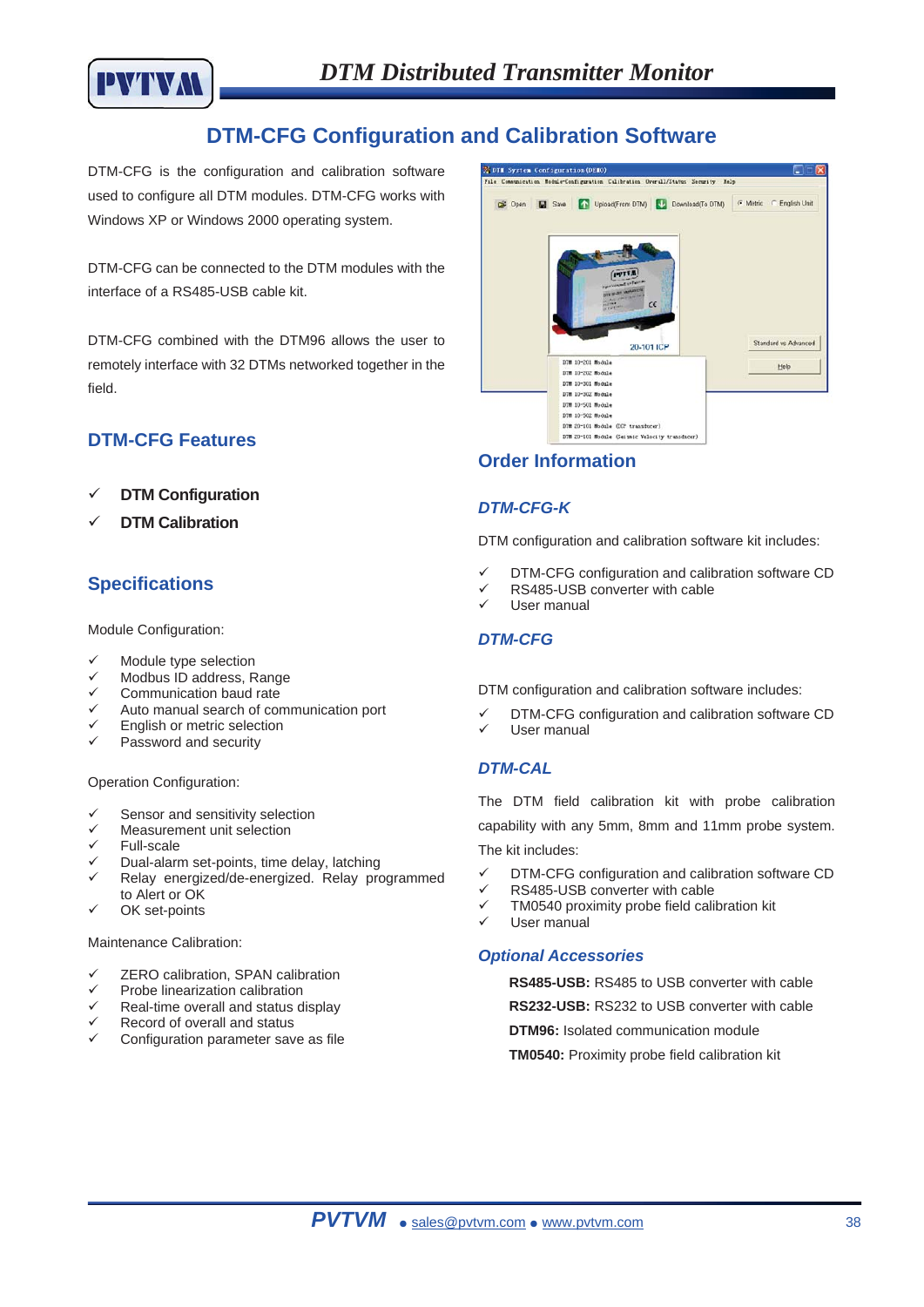

# **Accessories II**

### **DTM-CFG**

Configuration and calibration software

### **DTM RS485-USB**

Converter from RS485 to USB for configuration with laptop computer

### **DTM RS485-RS232**

Converter from RS485 to RS232 for configuration with desktop computer

### **PCM-TCP**

Converter from Modbus RTU to TCP for configuration with desktop computer

### **PCM370**

PCM370 condition monitoring software is ideal for plant wide condition monitoring. and trending of overall vibration levels

### **PT2060/98-PC**

Touch panel PC with IP65 rating. Ideal to work with PCM370 and DTM-CFG

### **Mounting Plate and mounting Rail:**



**Mounting Rail** 

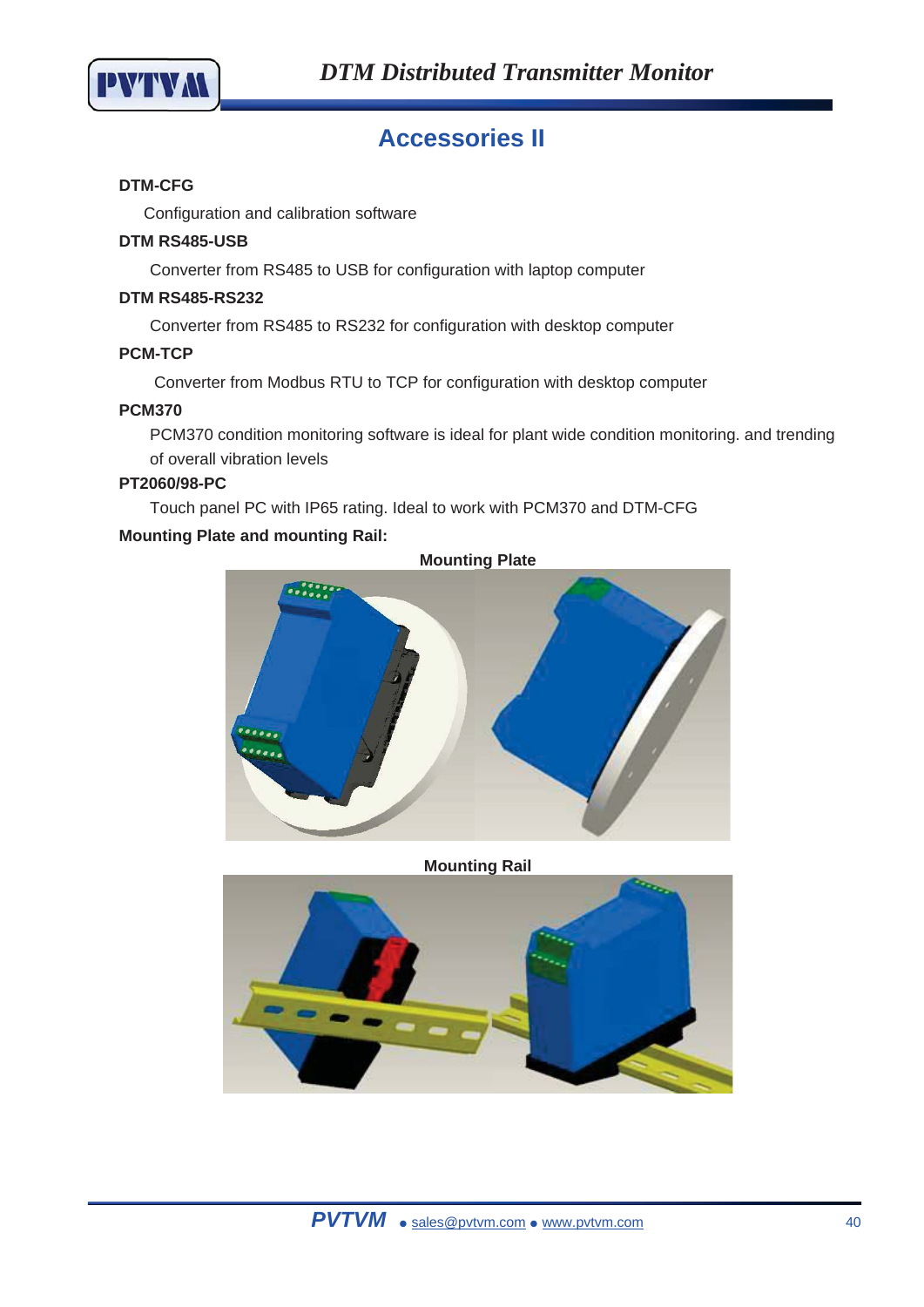

# **DTM networking and on-line condition monitoring**